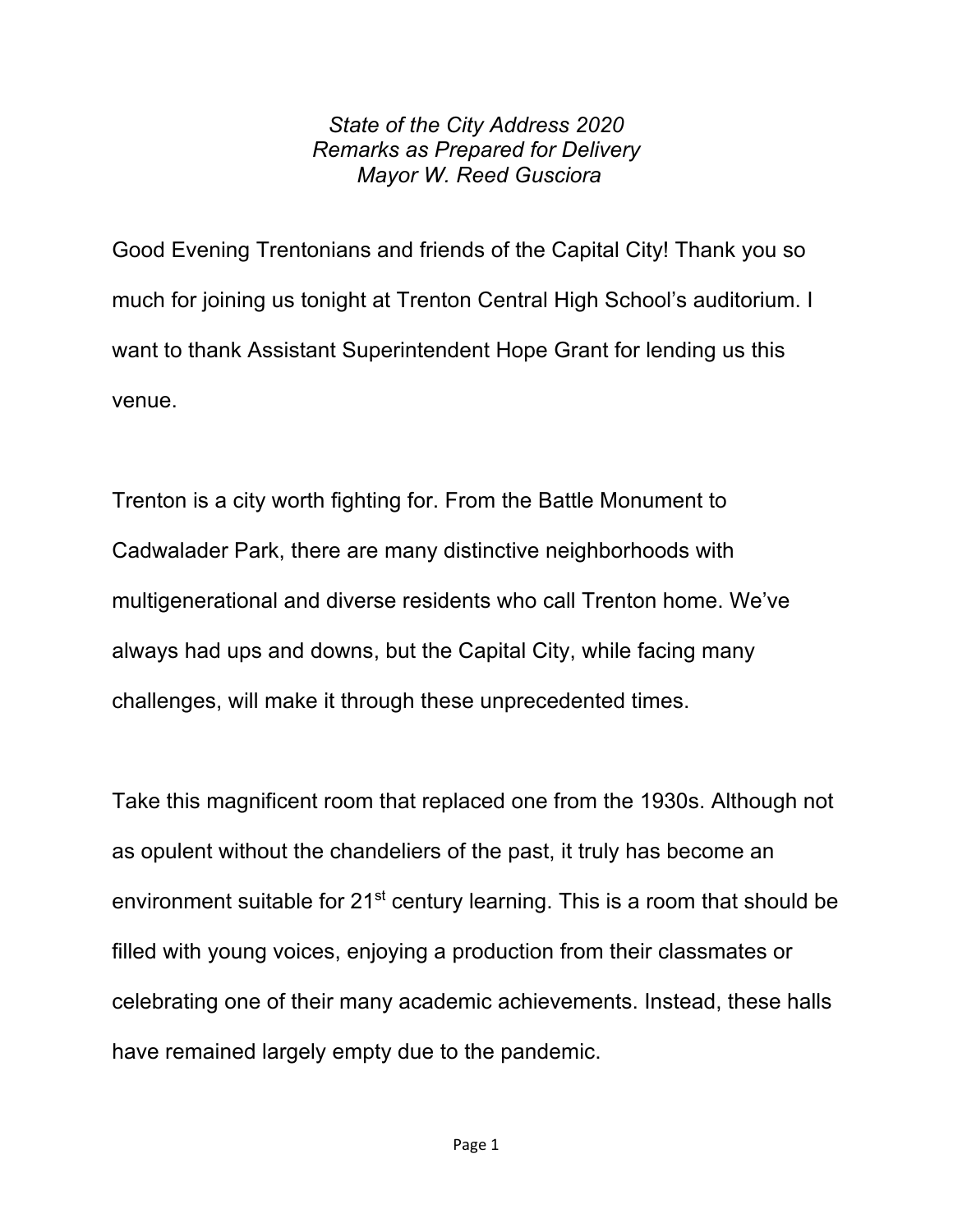But one day, our students will return from their all-virtual lesson plans and resume taking advantage of this amazing educational facility. In fact, I don't doubt that one day our STEM students will make invaluable contributions to medical science, contributions that may even help stop future pandemics.

That's what makes Trenton so special- our grit and determination, fueled by the strength of our neighborhoods and community groups, our churches, our schools, and our people.

It is because of our resilience, I am here to say that the State of the City is strong, the State of the City is unbroken, and our best years are still ahead of us.

I want to start by discussing our efforts to keep COVID-19 from erasing two years of progress. No doubt, this virus has strained communities across the country. But for cities like Trenton, cities that are just starting to see some form of economic progress, this pandemic is all the more serious.

We met the pandemic head-on in March by launching Mercer County's first COVID-19 testing site for our first responders who are on the front lines of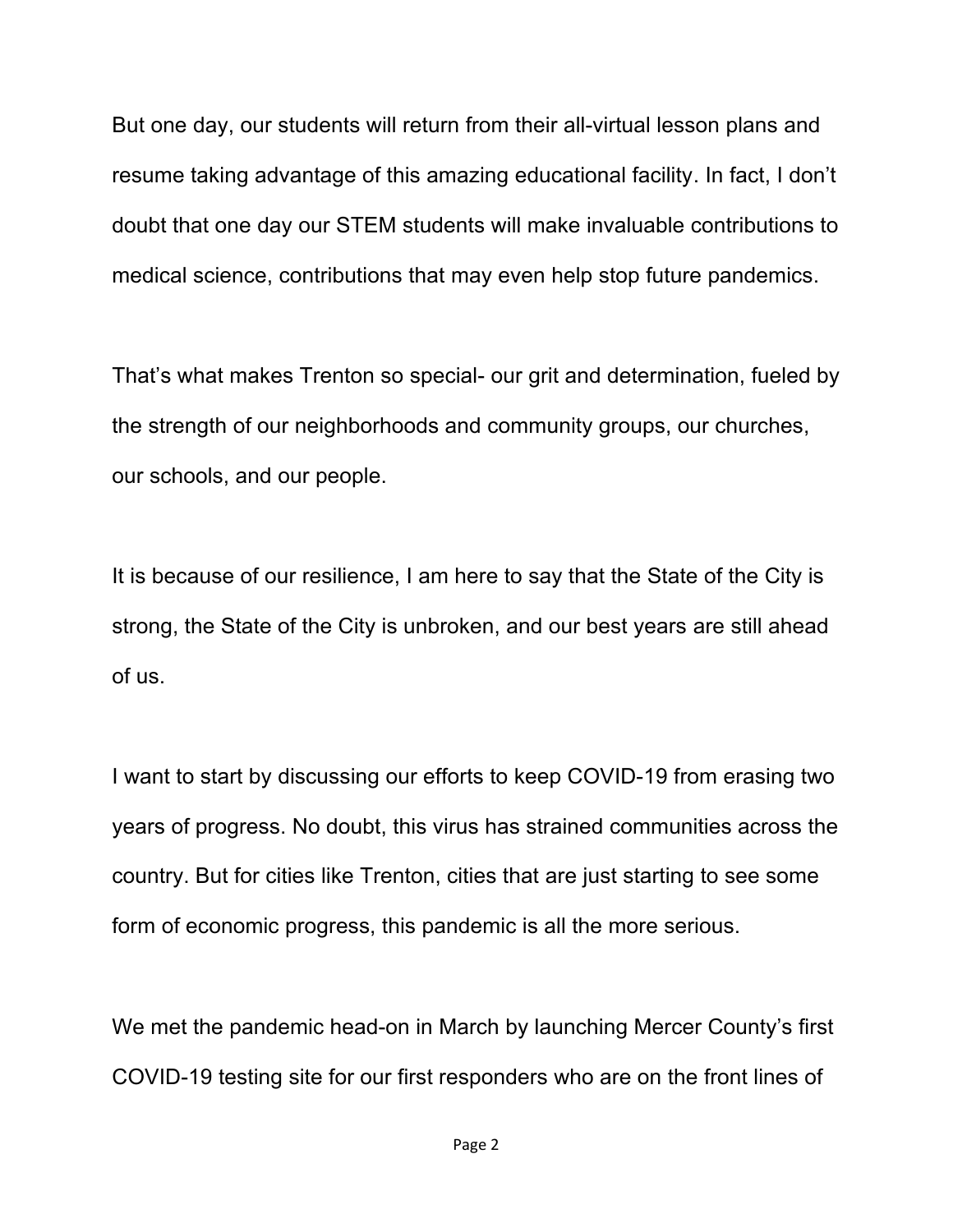the crisis. We were also one of the first cities to examine our local nursing home practices – a job normally done by the state – to prevent further transmission among the most vulnerable members of our community. We even launched a shelter for displaced and homeless individuals who tested positive for the virus.

We also worked with the Trenton Health Team, the Henry J. Austin Center, area hospitals and the County to secure a mobile health van to operate rotating testing sites in all four wards. We were grateful for the Churches that volunteered to host testing sites, including Trinity Church, Galilee Baptist Church, Living Hope Alliance and God of the Prophesy Church. We secured generous donations of Personal Protective Equipment from countless community and church groups and made sure they found their way to city employees, first responders, nursing homes, civic groups and of course, our residents.

As of today, we've had more than 4,000 cases and lost more than 80 Trentonians to COVID-19. We grieve for the ones we've lost and must stay vigilant to stop the spread of COVID-19 in our community. These losses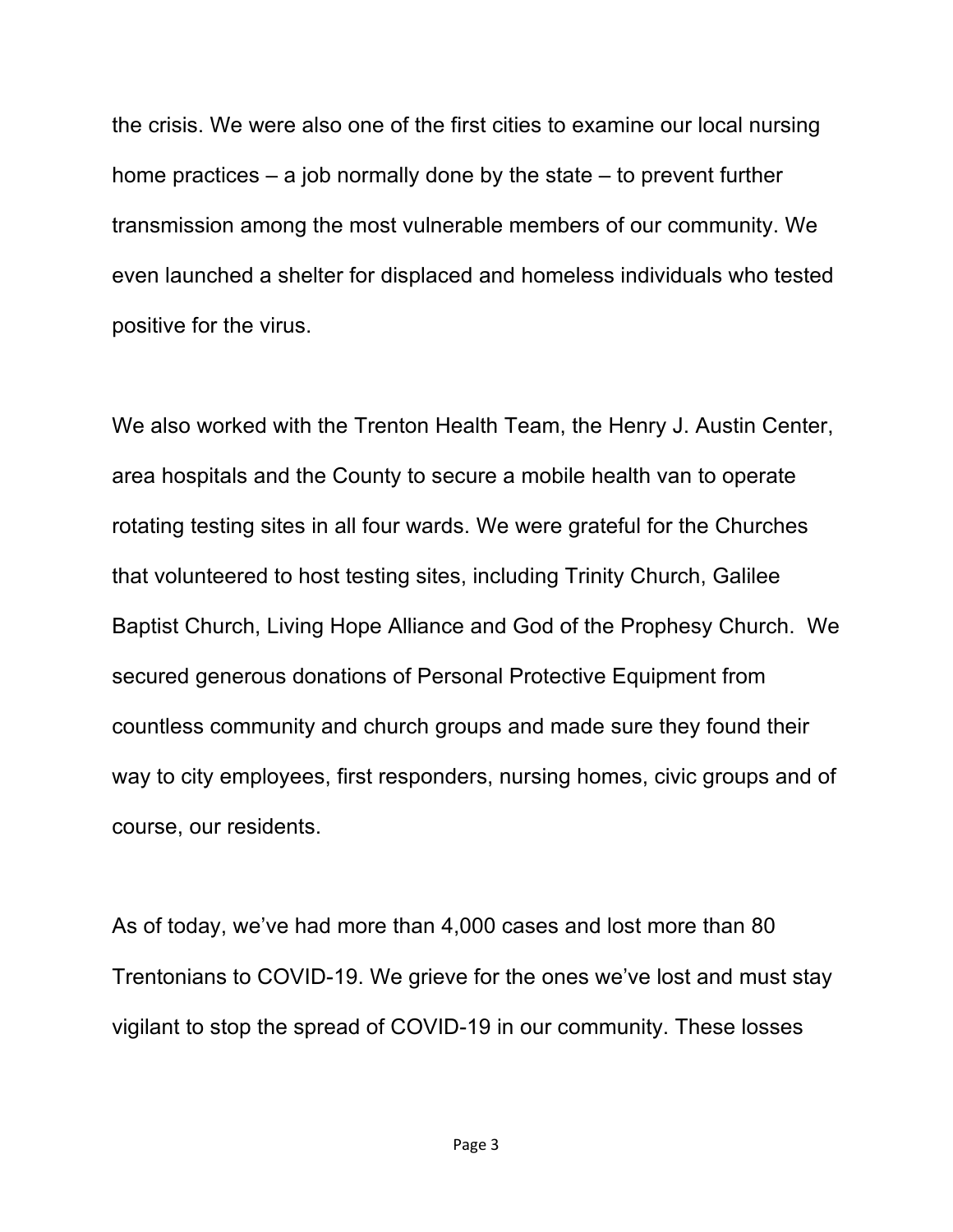have hit us all close to home, including the passing of Luis Mollinedo, the City's former Public Works Director.

A second wave advances on the city at this very moment, and we are acting just as decisively as we did in March. This virus weighs on all of us heavily from the loss of life, the loss of income, and the loss of businesses that are based in our City.

We are implementing spot-testing in neighborhoods with a growing number of cases and working with the City's small businesses to ensure social distancing and sanitary conditions continue to be enforced. We are also in the process of redistributing masks to residents and hope they continue to take this virus seriously.

But we'll have more funding at our disposal, including another \$3 million from the Coronavirus Relief Fund that the State is awarding to Trenton. I'd also like to thank Congresswoman Bonnie Watson Coleman, along with HUD Regional Director Lynn Patton, who helped clear over \$6 million in federal CARES Act dollars for Trenton. These funds will help us address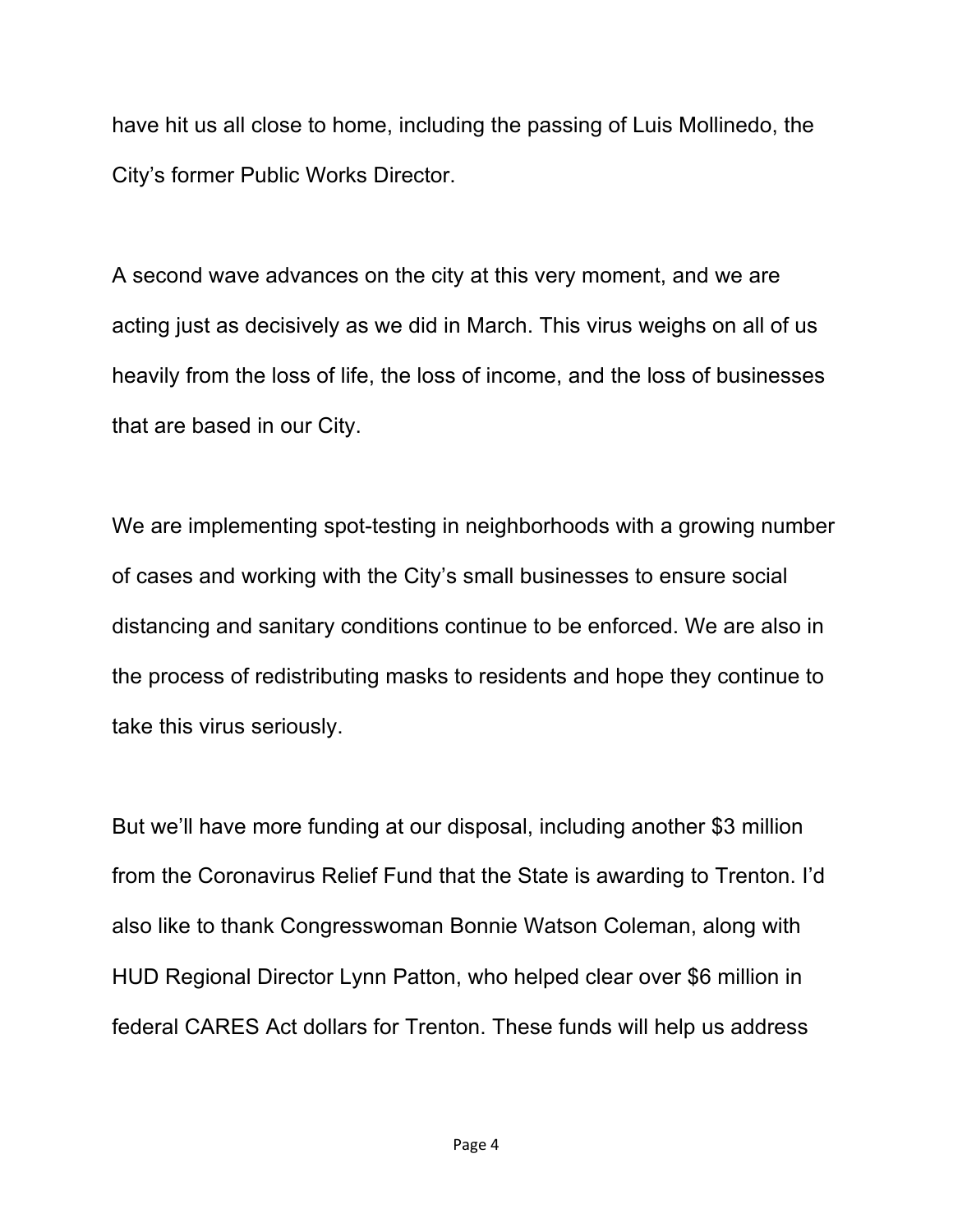lingering issues with food insecurity, affordable housing, and access to critical health services.

In fact, this HUD funding allowed us to launch a new COVID-19 Emergency Rental Assistance Program, which will provide one-time payments of up to \$3,000 for low-income families to help pay for rent and utilities.

I couldn't have asked for a better COVID-19 response team. Our former Fire Director, Derrick Sawyer, and our Director of Emergency Medical Services Grady Griffin, spearheaded the operations. Health Officer Yvette Graffie-Cooper provided daily updates on testing statistics, contact tracing, and safety enforcement. Our Recreation Director Maria Richardson, along with our Housing Director Ben Delisle and Public Works Director Wale Onitiri, secured the emergency shelter for homeless persons who were displaced due to COVID-19. I'm also grateful for our Business Administrator Adam Cruz, Chief of Staff Yoshi Manale, and our Law Director John Morelli for their countless contributions throughout this pandemic.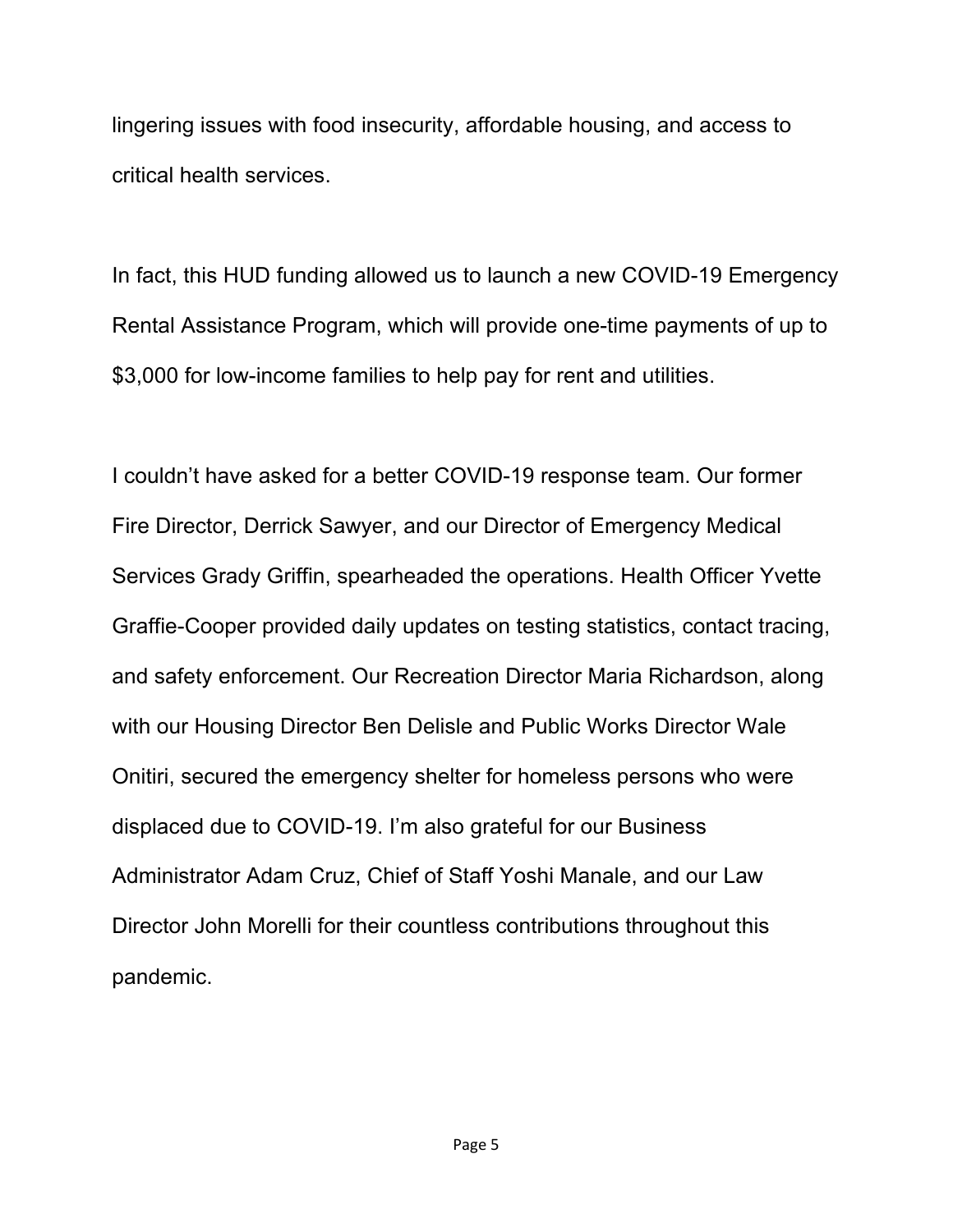Despite these challenges, many of our economic projects have continued on to fruition. In fact, 104 new businesses have opened in Trenton since 2019. That's progress worth fighting for.

It's why we created an Emergency Loan Fund for businesses affected by COVID-19. It provides two percent interest loans of up to \$20,000. These loans have generous repayment terms and help cover payroll, rent, mortgage and utility costs.

To date, 34 emergency loans totaling more than half a million dollars have successfully closed.

It was encouraging to hear from business owners, like Miosotis Belmarez of JMC Solutions, that this program helped her survive financially for three months. Or Maurice Hallett of 1911 Smoke House Barbecue, who told us that these funds, along with the tremendous support of city residents, kept his employees working.

And this partnership with our business community will continue throughout this crisis and beyond. We just partnered with NJ Community Capital to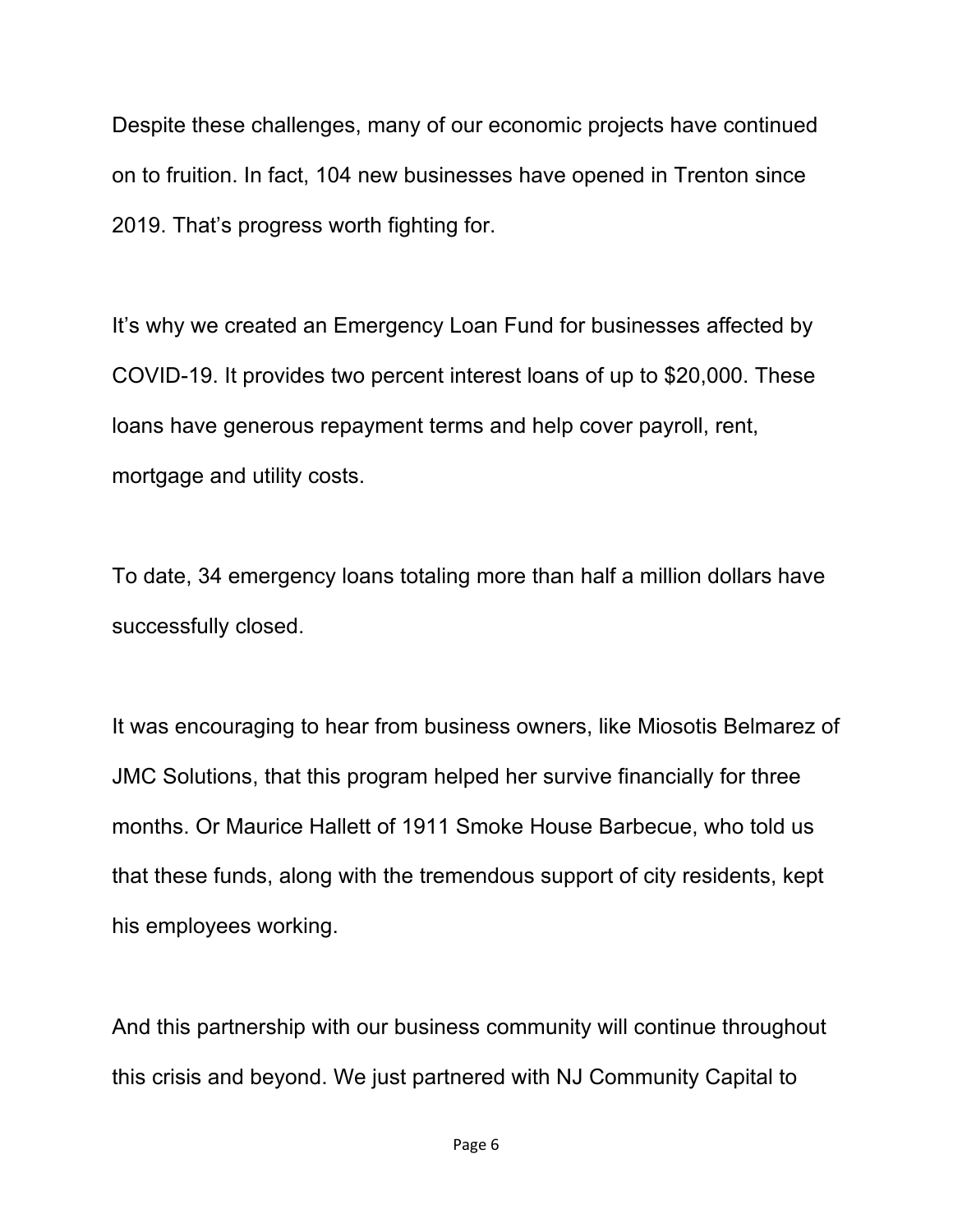create a New Job Creation Loan Program to help existing and prospective Trenton businesses hire more employees. The program offers up to \$250,000, with favorable terms based on the number of Trentonians hired through the program.

We're doing everything we can to foster an environment favorable to attracting new businesses and jobs. I am pleased to announce that the City's Economic Development Department has attracted one of the area's prominent engineering firms, Princeton Hydro, which will open its doors in our Roebling Block III.

We have also sought to have legal cannabis production facilities consider locating their operations here in Trenton. Now that the people of New Jersey have approved the legalization of adult-use marijuana, the Capital City is working hard to attract cannabis growers as a way to create jobs and economic opportunities for our residents. With plenty of available industrial space at our disposal to accommodate both medical and recreational production, it's no surprise we have seven entities competing to establish their operations in Trenton. And we must ensure that Trenton residents are a part of these new enterprises.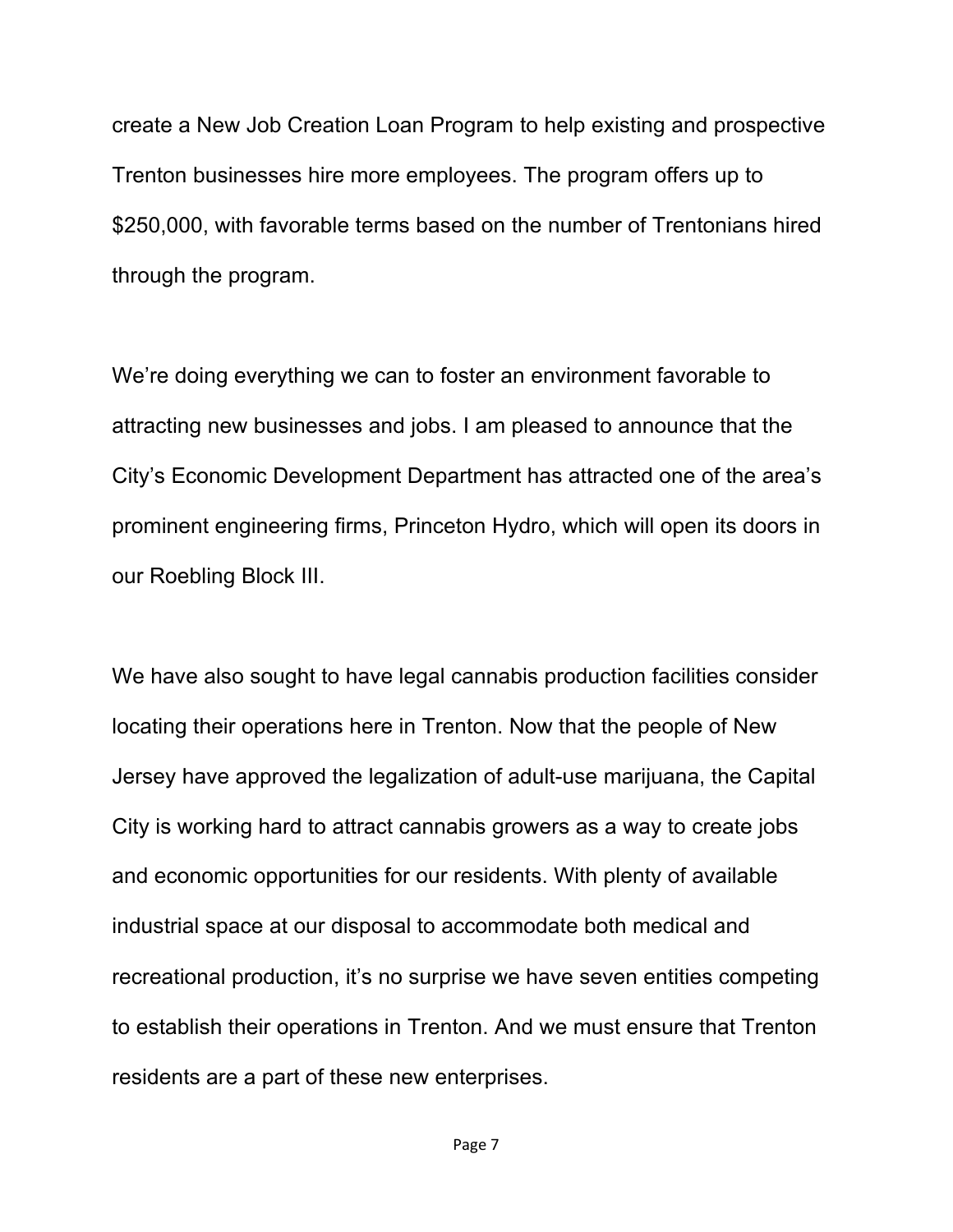While my administration supports our growing business community, we're also transforming this city block by block – restoring our aging infrastructure, improving our parks and community centers, and making way for new, safe, and affordable housing.

It starts with the basics - paving roads, filling potholes, cleaning propertiesfor years, these needs were ignored. Now, I guarantee you've seen our crews, led by our Public Works Director Wale Onitiri, out there every week, reclaiming streets and properties from blight and neglect.

In fact, over the last two years, Public Works tended to over 900 overgrown properties, cleared a thousand alleyways, and paved 15 miles of streets throughout the city. We have worked on Hart Avenue, Taylor, West State Street, Parkside, Morningside, Centre Street and countless others. In the meantime, the City has also purchased a pothole filling machine that will help us with temporary fixes until the spring repaving program begins again.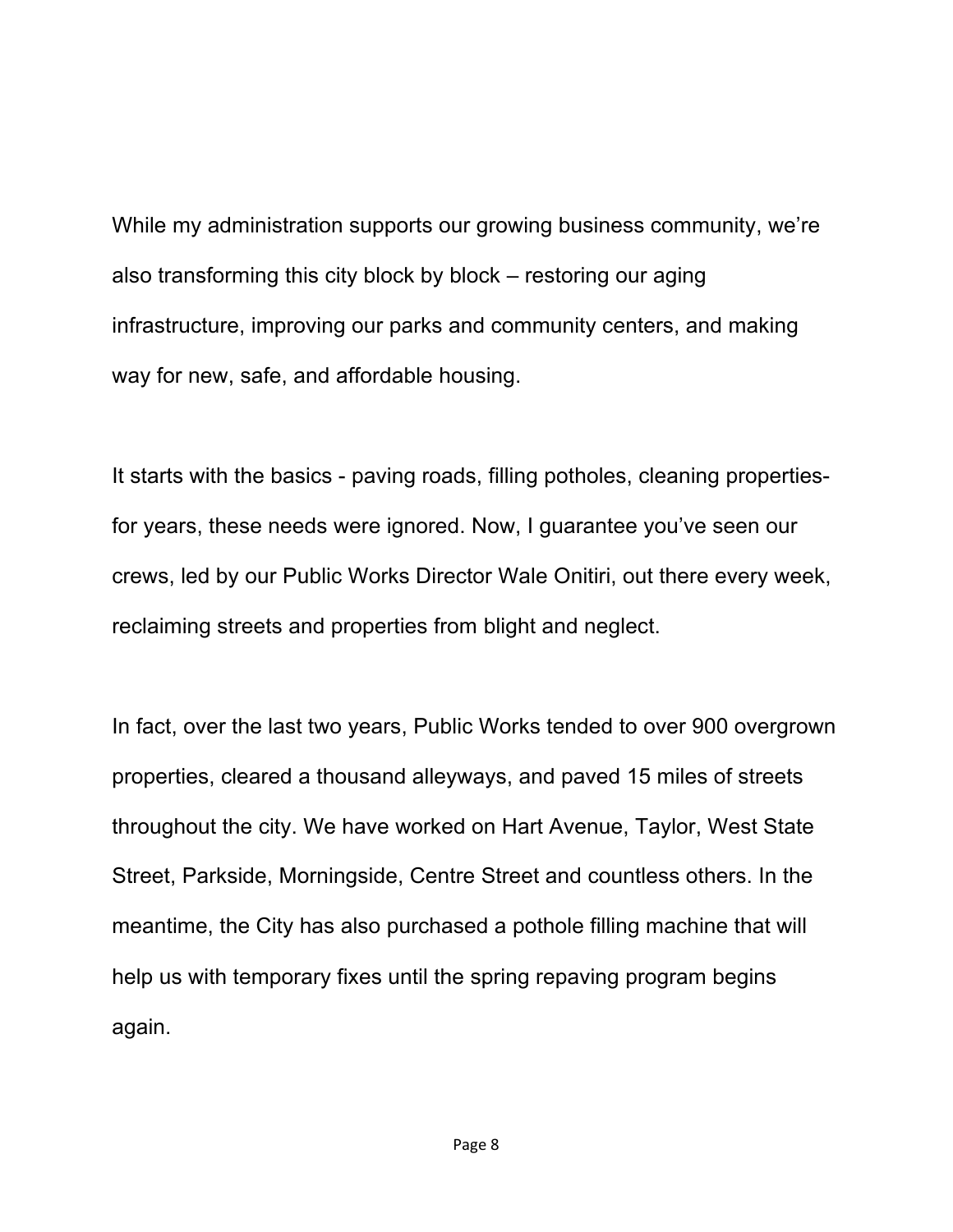We've also identified and are in the process of demolishing 250 derelict properties, and I want to thank Councilmen Joe Harrison and George Muschal for helping us identify those properties.

Now, keeping our city clean is one thing - finding what to do with all our abandoned homes is another. When I ran for office, I promised 1,000 homes in 1,000 days - Well, I'm happy to report that 712 previously vacant housing units are now occupied. And we're well on our way to meet our goal as hundreds of new housing units are completed within the next year. Another 80 newly constructed homes have been completed.

These projects were made possible by my administration fighting to unfreeze millions in federal funding that the city could not access in the past because of concerns that Trenton couldn't properly manage the funds.

Well, we finally put in place the appropriate staff and expertise, and we've restored that trust. Those funds are now unlocked and hard at work all across our city.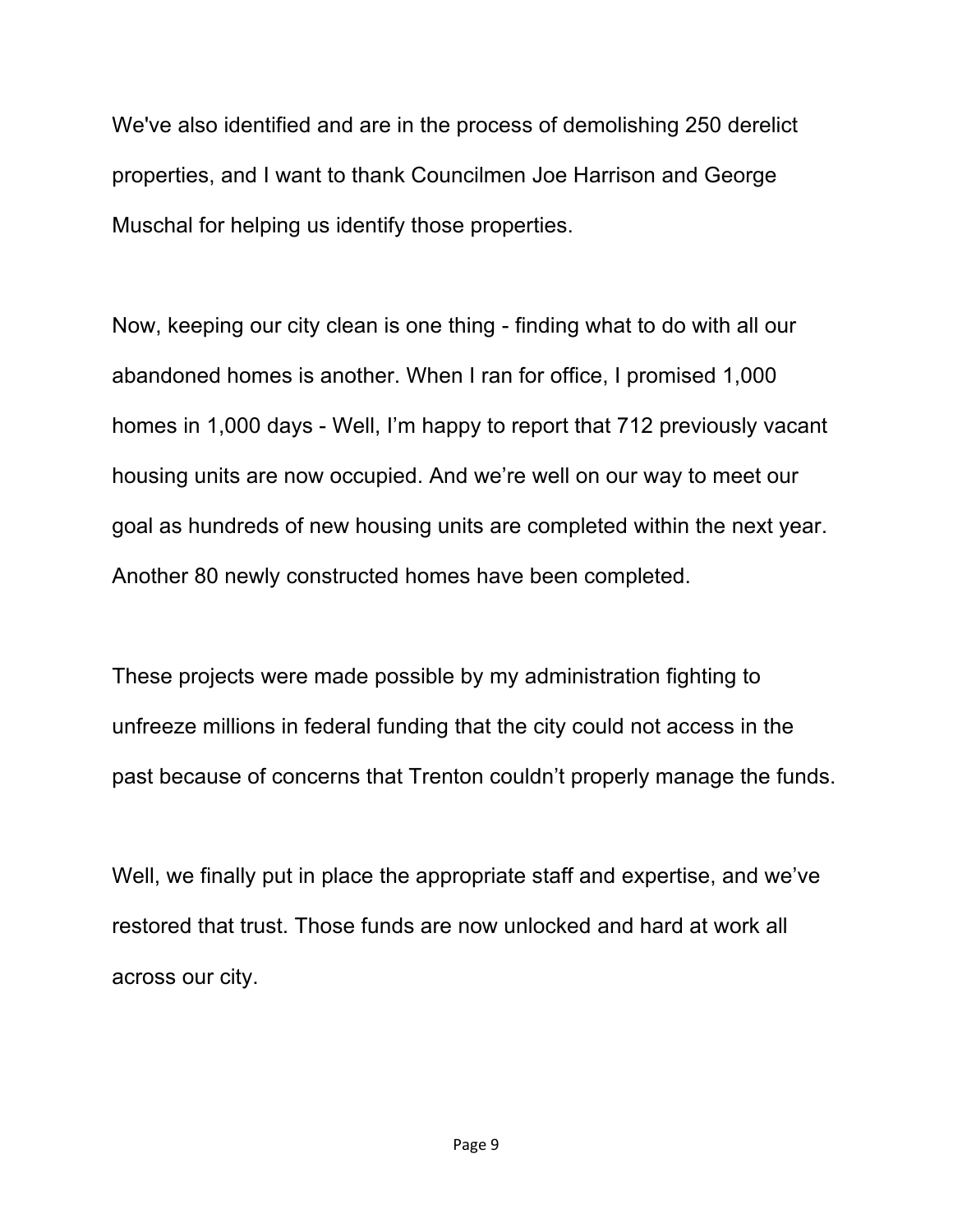This includes the funding to jumpstart Patriot Village II, which will turn a once-vacant lot into 72 affordable homes on Brunswick Avenue in North Trenton when completed next October.

Last April, the Van Sciver redevelopment project on South Broad Street was greenlit by the city. This project will transform three vacant buildings into brand new apartments with ground floor retail spaces. Of the 120 homes, most will be market rate, with 48 units available as affordable housing.

And just last month, Trenton Housing Authority held a ribbon-cutting ceremony to celebrate the completion of Turner Pointe, which transformed the long-vacant Page Homes on Calhoun Street into safe, affordable, and energy-efficient rental units for 77 Trenton families.

With just these three projects, we're bringing 269 additional new homes to Trenton.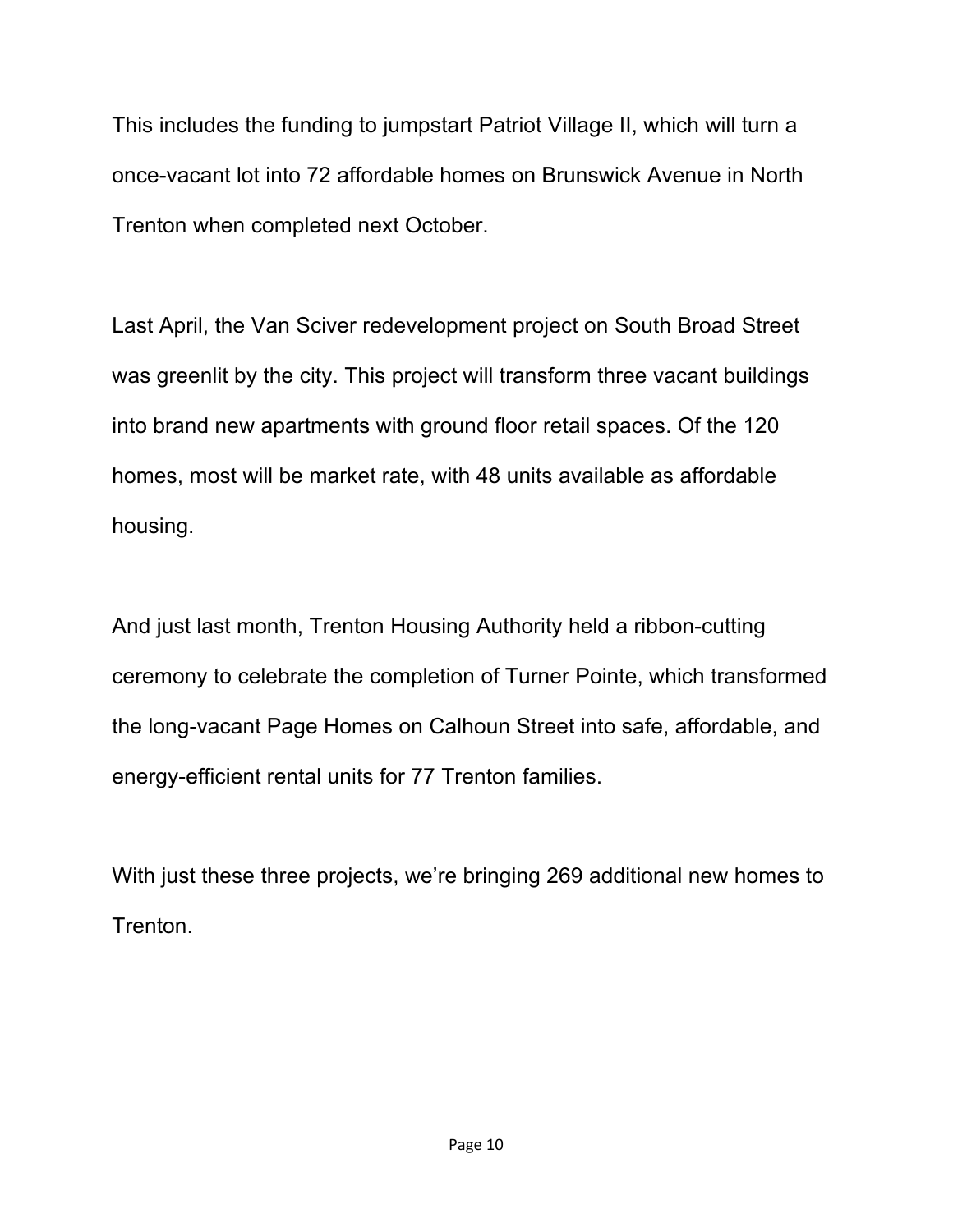And you are going to see more of these projects over the next few years. City Council recently approved our five-year consolidated plan that outlines all of our upcoming development plans backed by federal funding.

As part of that plan, we're setting aside more funding for low income households than ever before, to help folks with emergency plumbing, electrical, roofing and heating repairs.

I'm proud that we've also been able to purchase the historic Carver Center on Fowler Street so we can honor its legacy by restoring it as a recreation center. Renovation plans are also underway to fix roofs, electrical and plumbing at senior and community centers in all four wards.

Right now, we are also restoring the historic Jackson Bridge, which will allow that centerpiece of Mill Hill Park to be enjoyed for many generations to come. We just rebuilt the playground and picnic grove at Martin Luther King Park. The Hetzel Pool complex is becoming a world class aquatic center thanks to the improvements we've made in just the last two years.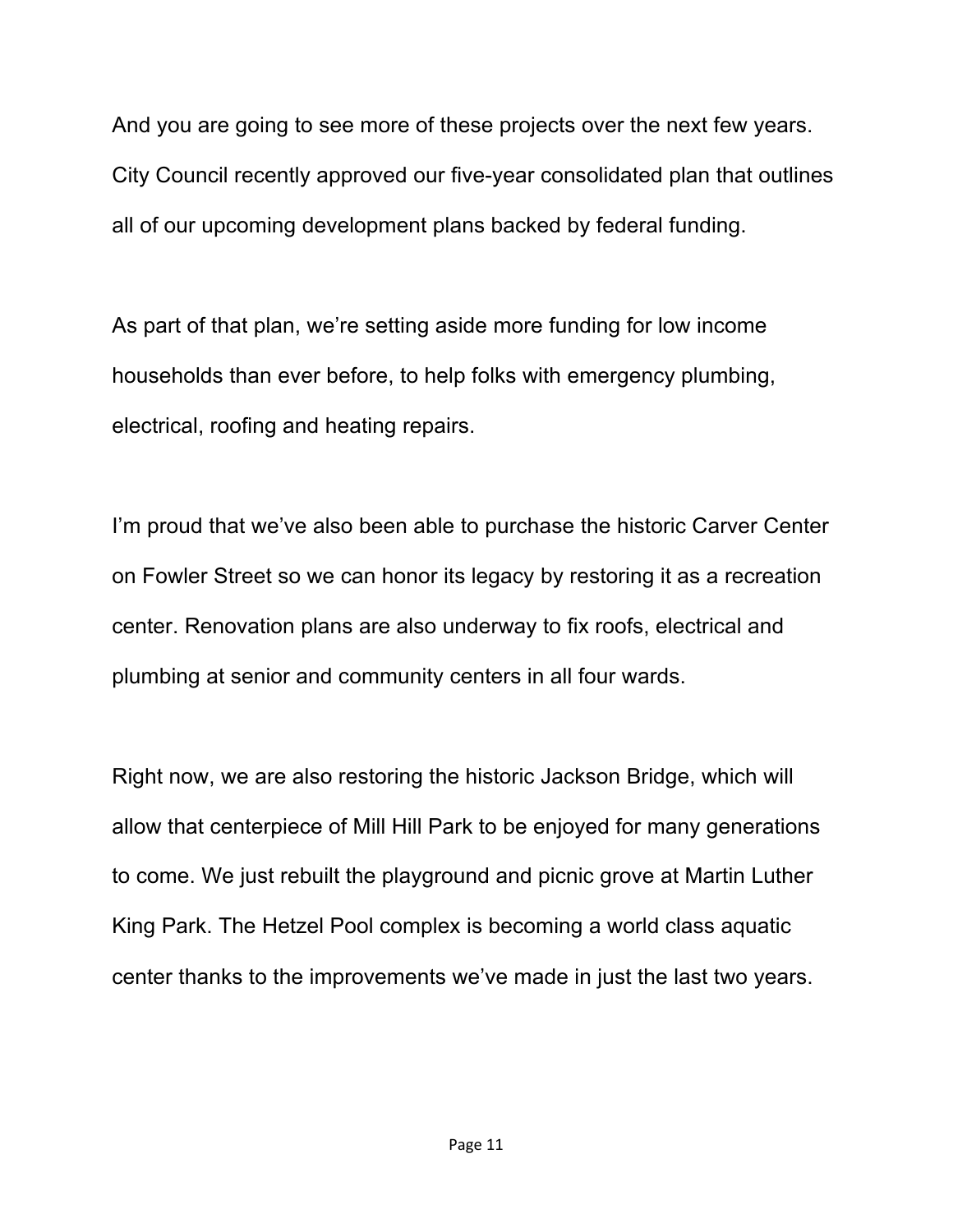With these projects and dozens of others in the works, we create more recreational opportunities for our kids, something that is very important to me.

And while our Council members and I disagree from time to time, I know it's important to them as well.

That's why I'm grateful to City Council, in particular Councilman Santiago Rodriguez, who approved a much-needed Child Learning Center on North Broad Street across the street from Mercer County Community College. They also just approved a new state of the art housing complex that will transform the space next to Reverend Taylor's church on Perry Street. Imagine children leaving the learning center and opening their eyes to plan for their college future – all on one block.

Today, I was excited to attend the grand opening of Kinder Smiles, an affordable dental practice that has partnered with Mercer County College to help teach new dental techs while keeping kids healthy.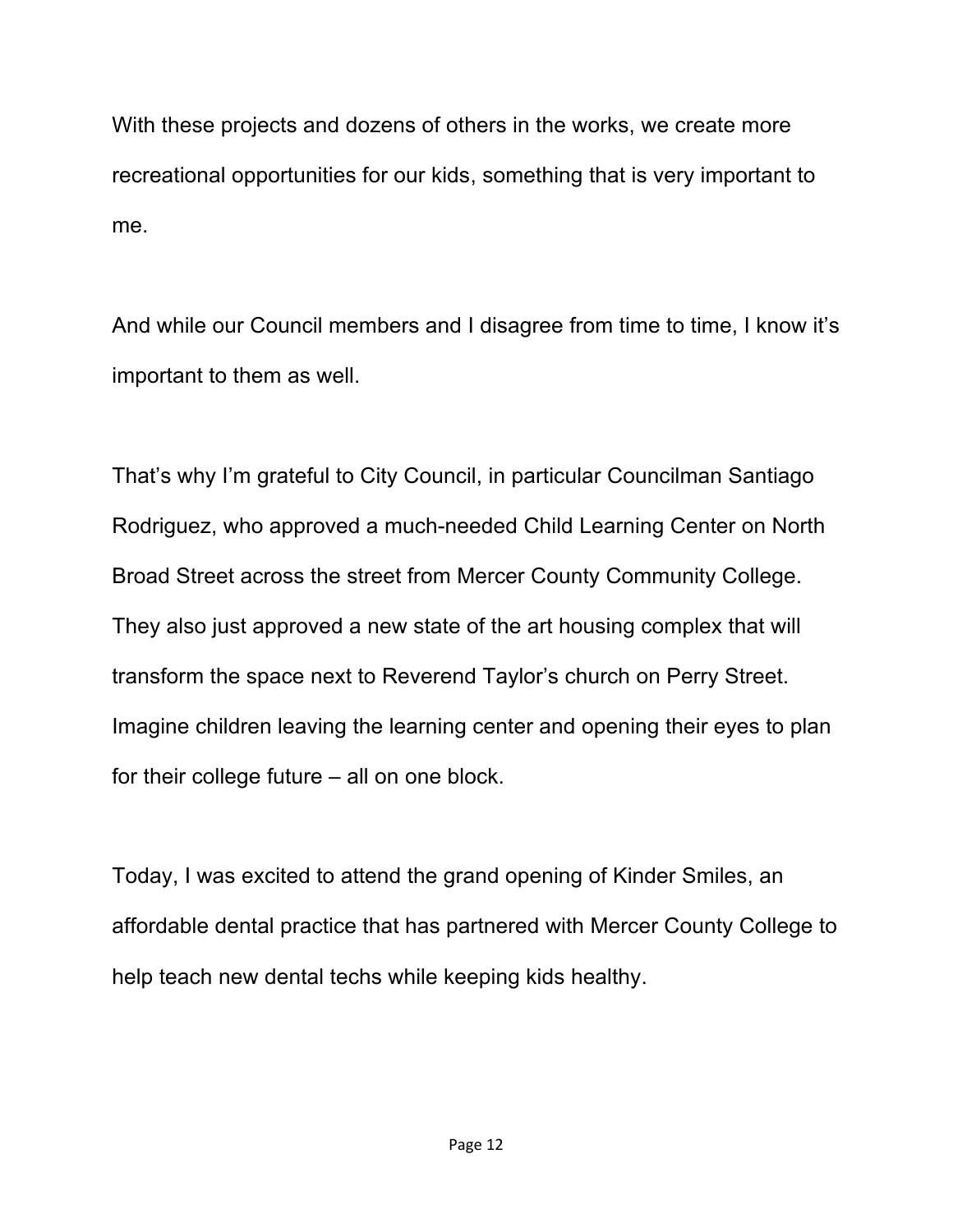While we improve the quality of life for city residents, we're also improving conditions for Trenton's animal population. Thanks to our wonderful partners at Trenton Animals Rock, who began managing our shelter's foster program last year, we now have a no-kill shelter for the first time in history. We're going to build on that progress by getting a new animal shelter that can better meet the growing needs of the Capital City. Joining us in that effort will be Councilwoman Caldwell-Wilson, who has been a tireless animal welfare advocate for years.

But at the end of the day, we can't do this alone. The real agents of change are going to be Trentonians themselves. I have been honored by the many dedicated residents who work tirelessly without compensation. Folks like Octavia Sutphin with the Neighborhood Improvement Association; Jessie Tossie who works on behalf of seniors; Miko Greene and Trish Lee who bring life to the East Trenton Community; and Latarsha Burke of the African American Cultural Collaborative.

We're excited to put forward a proposal to create a land bank to streamline our efforts to address abandoned properties in the city. This plan has met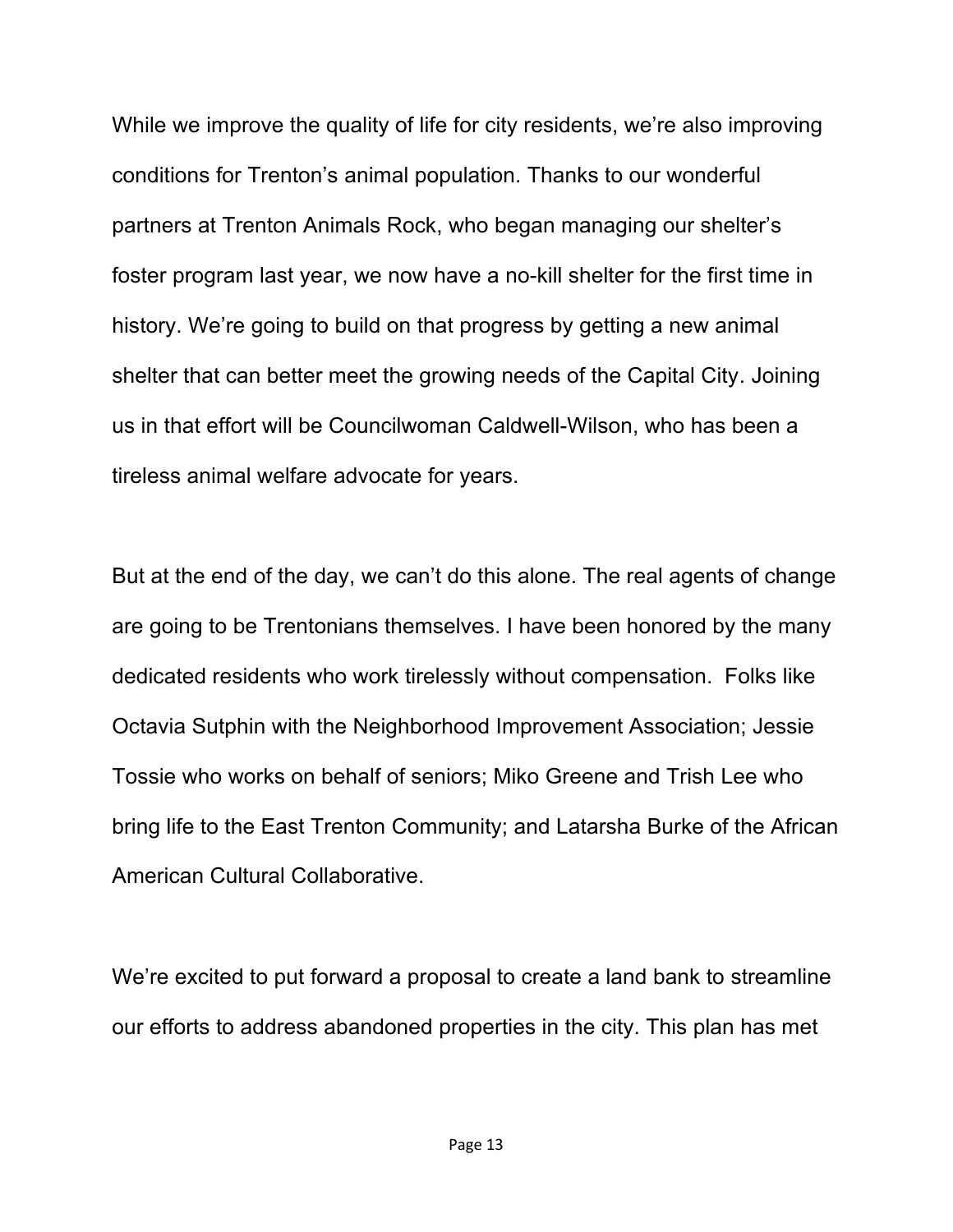with success under Mayor Ras Baraka in Newark, and I want to thank him for helping us get our program started.

A land bank can cut through the red tape - liens, taxes, and other obstacles - to place properties into the hands of city residents, even those who want to be homeowners for the first time. We're working with City Council and multiple community groups at this moment to put together a list of properties for the bank.

I'm announcing tonight that we are having another home auction on December 9th. For the first time, we will administer this auction online through the city's website so that you can browse and bid conveniently from your computer or cell phone.

With a five-year residency requirement, this auction is strictly for people who want to call Trenton home, helping keep these houses affordable for prospective residents.

And, with the City Council's full support, we just launched our very own "Adopt-a-Lot" program here in Trenton – residents can now clean, maintain,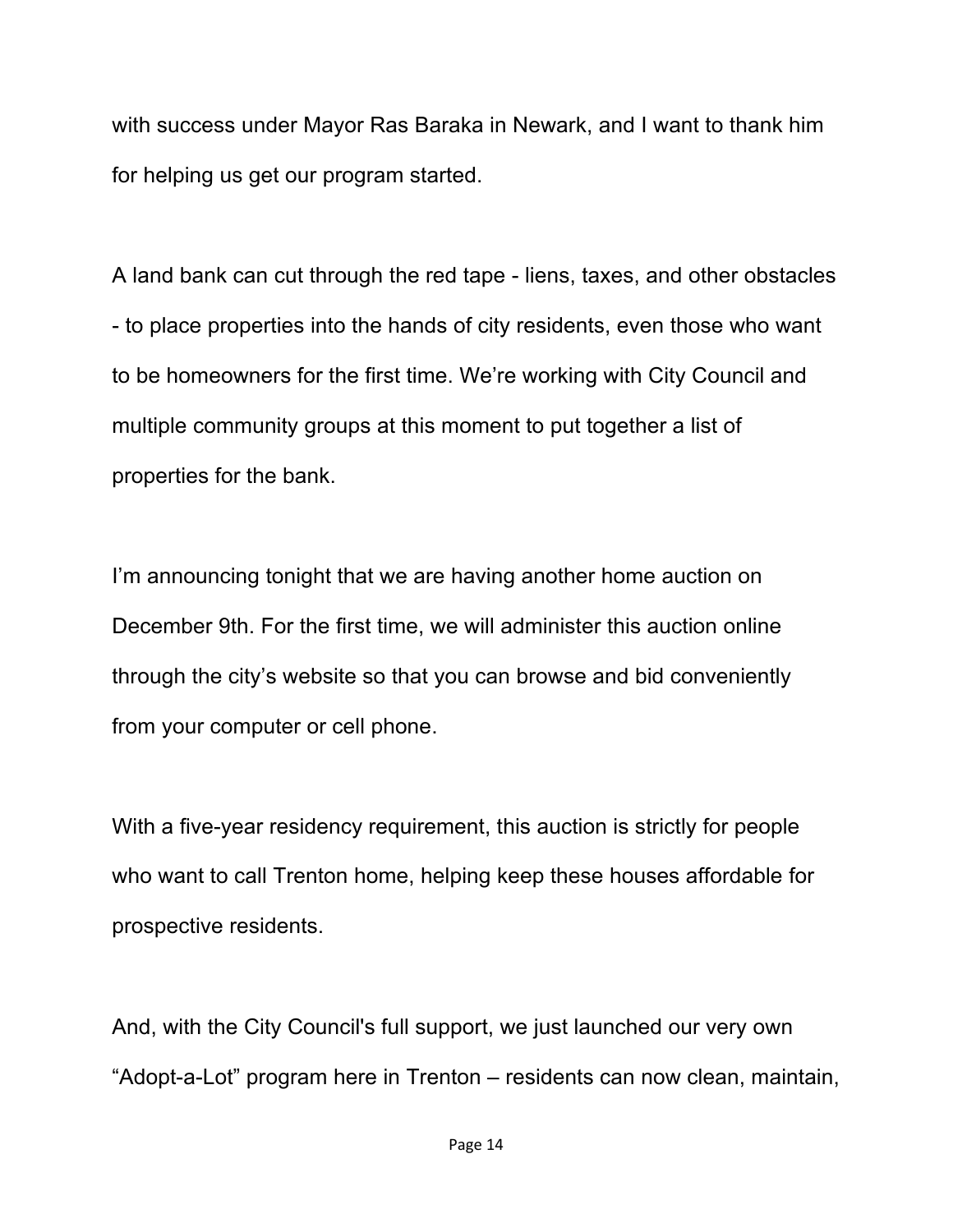and otherwise care for city-owned properties, using them as they see fit to improve their neighborhoods while we plan future development.

Community gardens, outside reading spaces, social gathering spots - These Adopt-a-Lot efforts will strengthen community bonds, beautify neighborhoods, and even deter illegal activity. We know Councilman Rodriguez will be happy to use this program to expand his vegetable garden.

I've seen what groups like Isles and the East Trenton Collaborative have done in restoring Trenton neighborhoods. I've seen what even one person can do, like Councilman Joe Harrison, who is a one-man army in cleaning up Trenton neighborhoods. Or Lloyd Thomas, a citizen we honored earlier this year for his work tending to Riverside, cutting vines and bushes, and picking up garbage to beautify his neighborhood. Or Kelly Ingram from I AM TRENTON, who has helped fund many of our worthy community improvement projects. Or Wills Kins who helps take visitors on bike tours of historic Trenton and helped build our indoor skateboard park.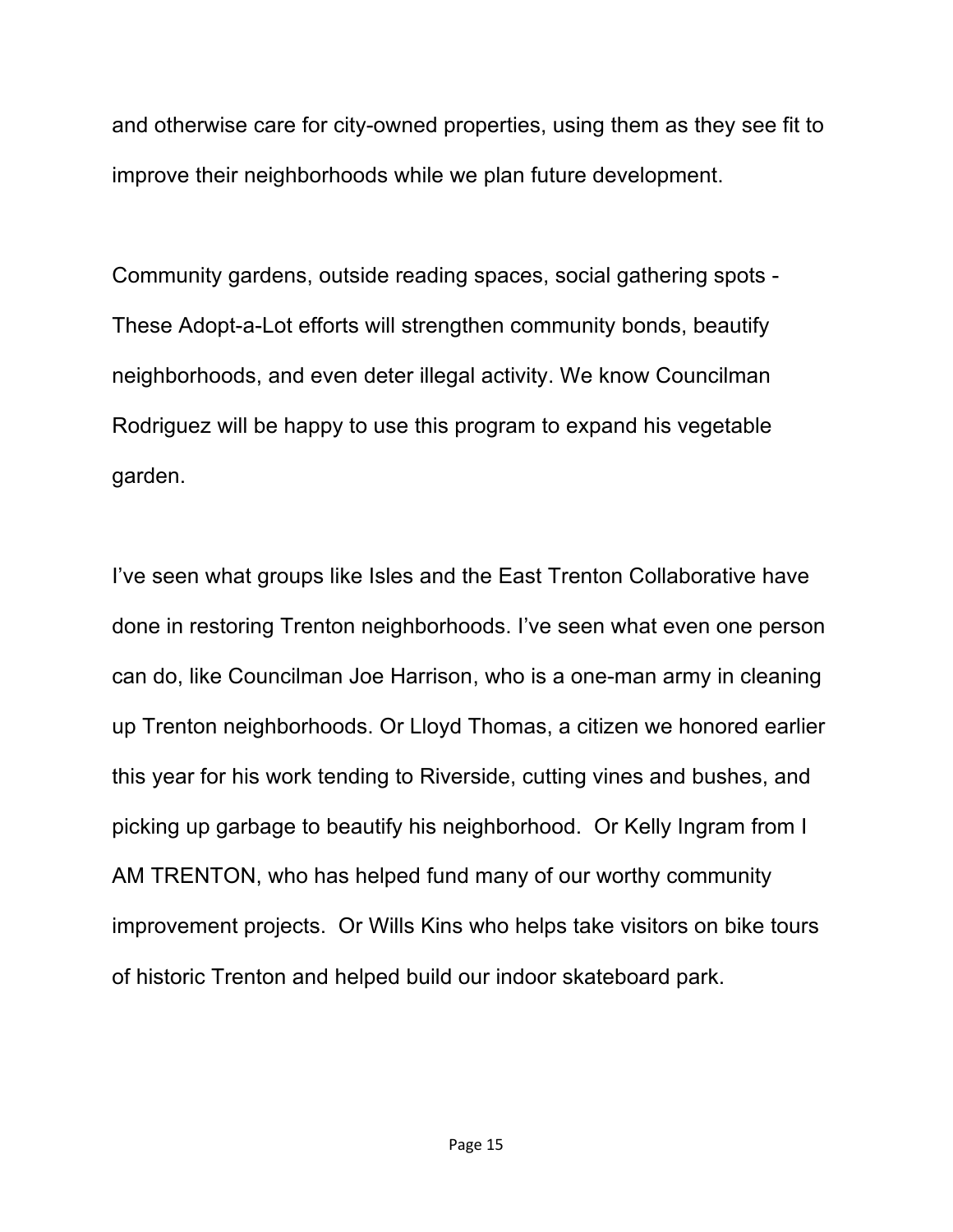I'm proud to report that Trenton home values have been going up steadily over the last two years. That's what happens when you work with the community to improve neighborhoods house by house, lot by lot, park by park, and we're not going to stop anytime soon.

A city that's on the rise deserves a water utility it can be proud of. When I first took office, I pledged to modernize our 200-year-old Trenton Water Works to ensure that it continues to produce the finest drinking water in the United States. We've expanded its workforce by hiring local residents. We've launched a comprehensive, six-year, \$400 million-dollar capital plan. We've removed and continue to replace thousands of lead service lines from our system. We've improved customer service. We've added additional training for our personnel, and we continue to make the substantial progress you demand.

I want to end tonight by discussing public safety. Last year, the city had 16 homicides and was trending for an overall 12% drop in crime under Police Director Sheilah Coley.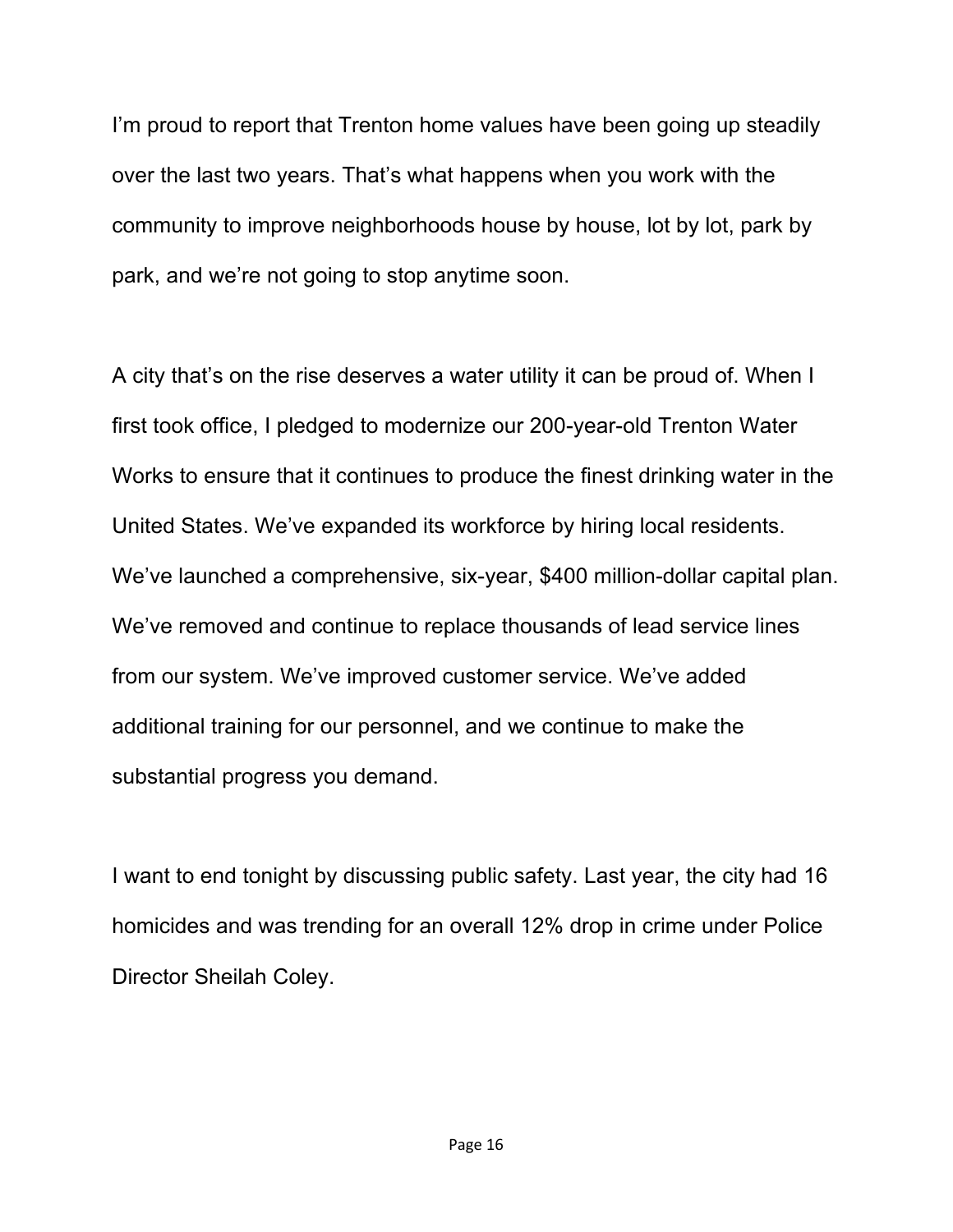I wish I could tell you we have continued to make progress on this front. Unfortunately, like many other cities across the country, these numbers have spiked with the onset of COVID-19.

Guns are still too easy to get - especially given our proximity to states with lax gun laws - and all too often find themselves in the hands of those with no regard for human life.

I'm just as angry as you are about the gun violence. I've sat with the families. I've visited the hospitals. I mourn every Trentonian whose life was stolen by this violence. But we need to do more than just offer our hopes and prayers.

Our Police Department, despite being understaffed from years of budget cuts, still arrested over 200 individuals and took more than 160 guns and 3,000 rounds of ammunition off our streets during the last year, all thanks to the brave men and women who put their lives on the line everyday they leave their house.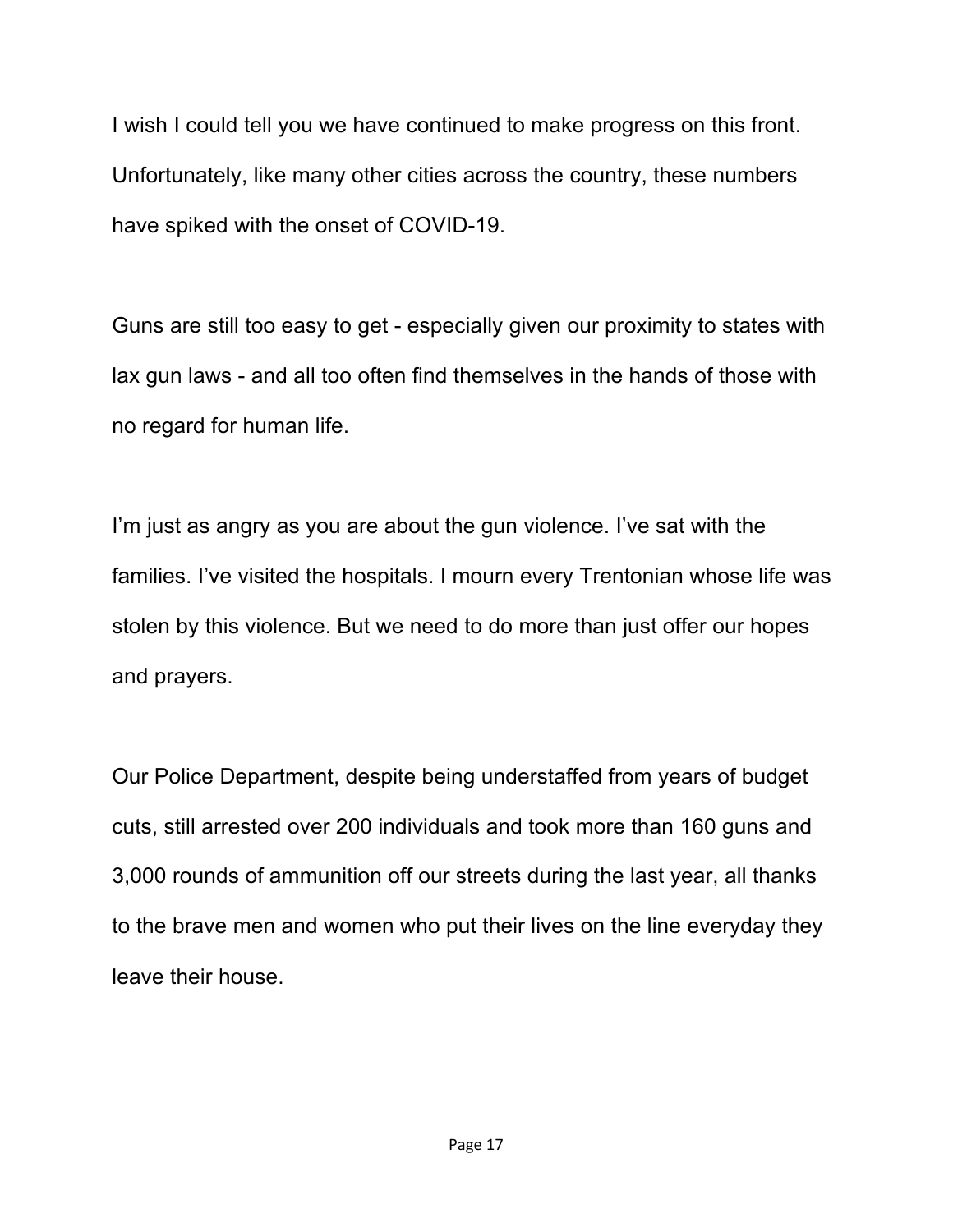At this moment, officers of the TPD along with the Mercer Sheriff's Department, led by Jack Kemler, the Mercer County Prosecutor's Office, led by Angelo Onofri, and our State Police are working together day and night – whether it's through more patrols, increased surveillance, or better coordination – to stop the individuals who threaten our communities with violence. I want to thank them all for their tireless assistance to the Capital City.

Meanwhile, we are working to increase the size of the Trenton Police Department so it can meet the growing needs of our community. We have a police academy in the works at this moment and will hopefully start another one sometime before spring.

Our police department also successfully applied for over a million dollars in federal grant funds, which will help hire ten new officers for community policing and violent crime prevention. I want to thank Congresswoman Bonnie Watson Coleman, Senators Cory Booker and Bob Menendez, Senator Shirley Turner, Assemblywoman Verlina Reynolds-Jackson, and Assemblyman Anthony S. Verrelli for bringing these much-needed resources to Trenton.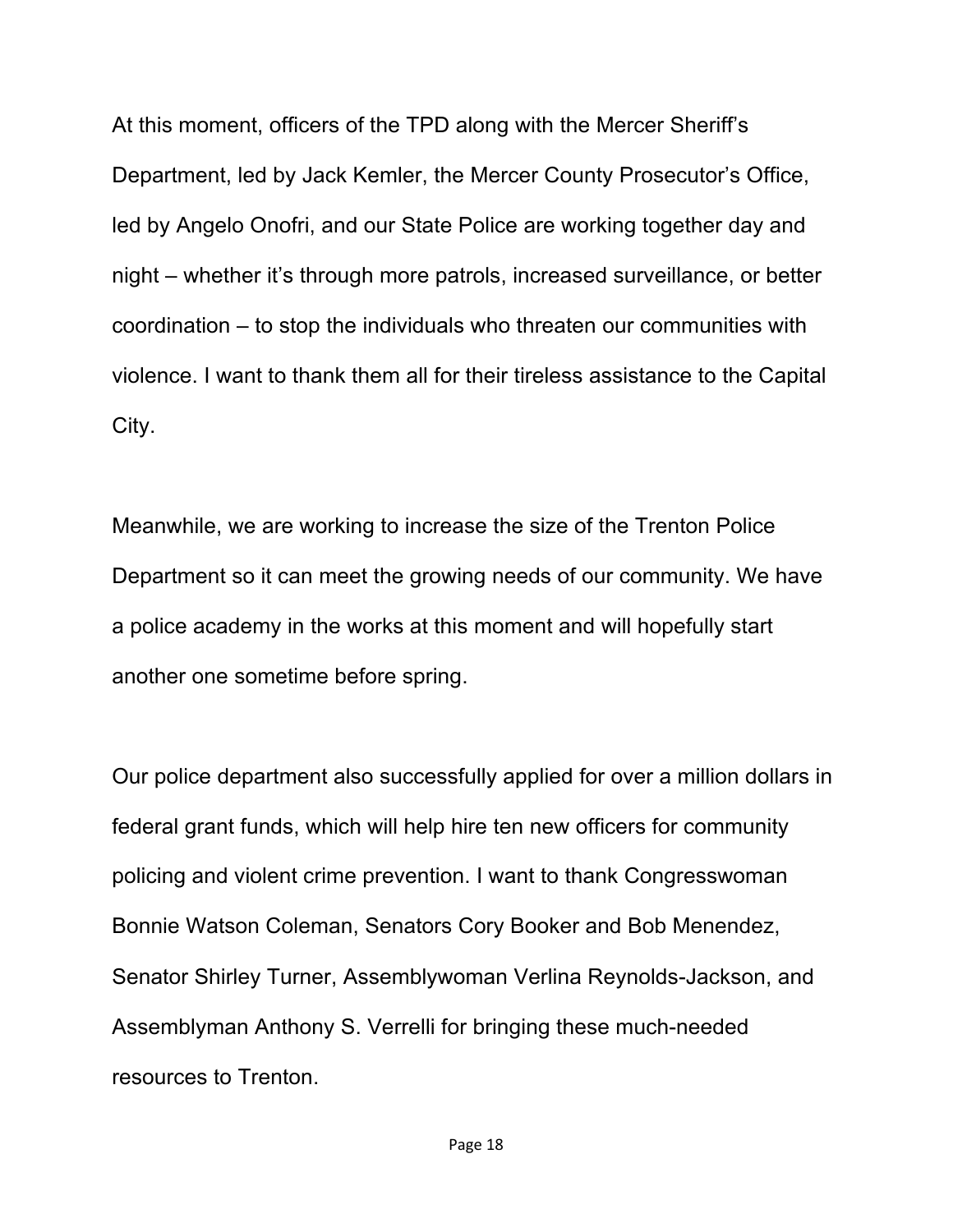Our police force must reflect the community it serves. I ask you to look to your friends and family and ask them to join our department. There is no better time to serve your community than right now.

Meanwhile, we're working to bring all the latest technology to the police force, an effort for which we've received considerable support from Councilman Muschal.

Our multi-million-dollar real-time crime center, paid for with the support of Lieutenant Governor Sheila Oliver and Attorney General Gurbir Grewal, will significantly boost gunfire detection, video surveillance, and sharing intelligence when it goes live later this year. As part of the setup, dozens of additional cameras are being installed at hotspots all over the city.

The police department is also working with our local business community as part of the Trenton Crime Eye, which allows business owners to register their cameras with our police department. That way, those businesses can be contacted for critical intel if a crime happens in their area. We encourage all business owners to register right now.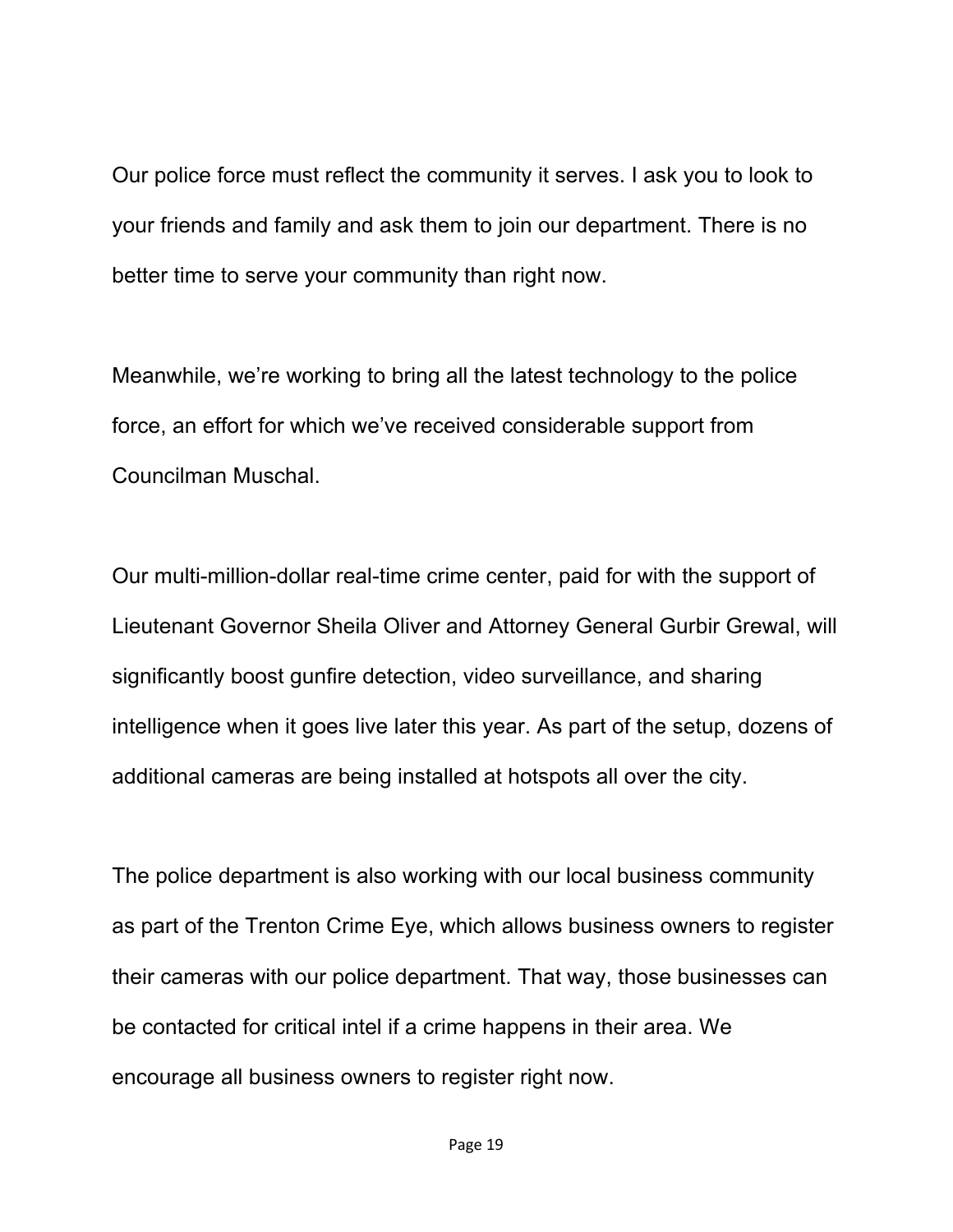As Director Coley has stated, community policing starts with the community. We need to treat an assault on one of our residents as an assault on us all, so that any person that recklessly endangers our community will find no shelter or support within our borders.

That's why we're excited to announce that TPD is looking for volunteers as part of its Block Watch program. Neighborhoods can now work hand-inhand with designated police officers to report crimes, suspicious activity and city code violations on their streets.

The Block Watch program will show that it's not our cameras or patrols criminals should worry about, but the watchful eye of every Trentonian that wants a safer neighborhood for their families and children.

We must also support those whose lives have been shattered by senseless violence. This past summer, we started work on our Trenton Resilience program with Council President Kathy McBride to connect gun violence victims and their families with essential trauma and mental healthcare providers.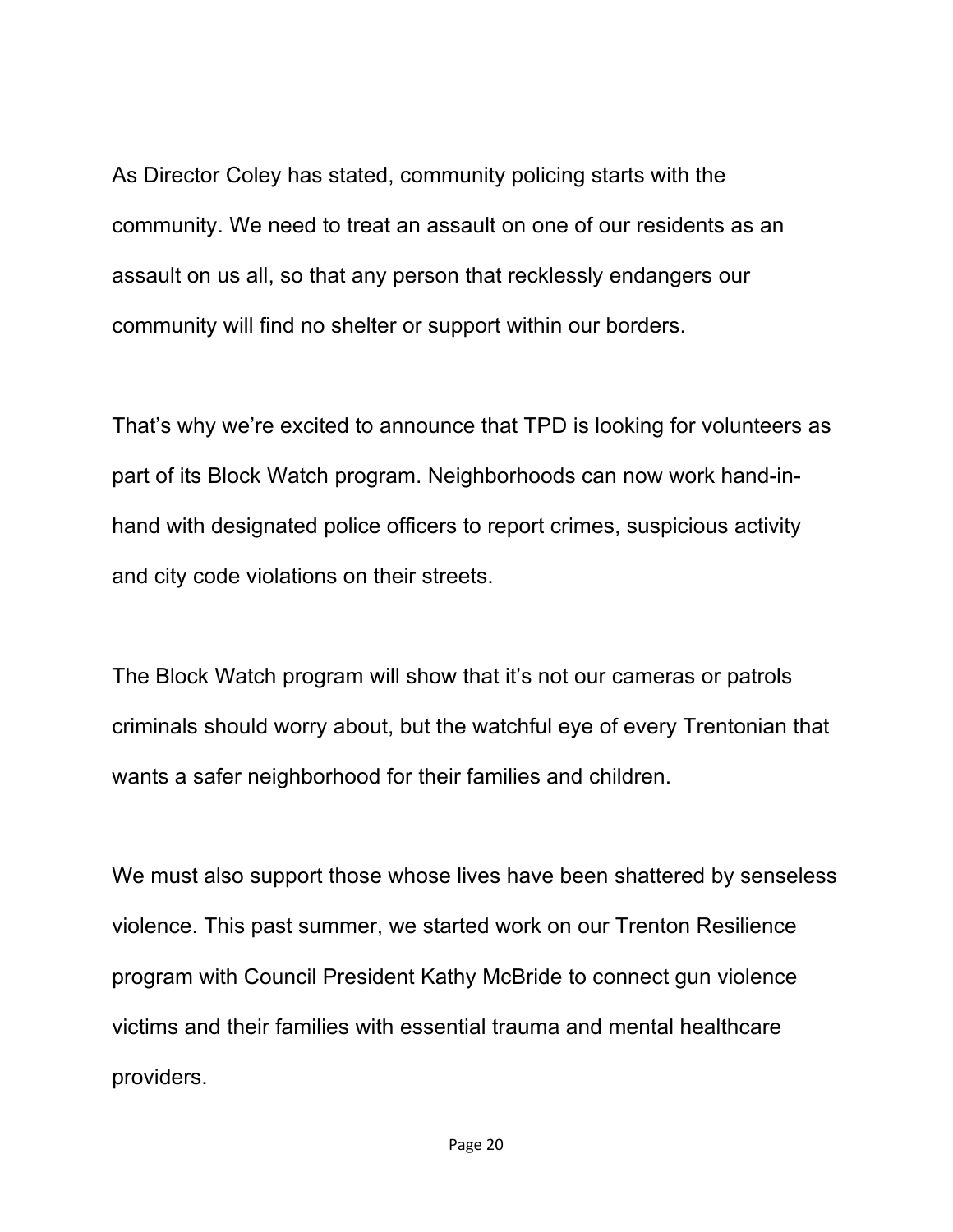We recognize that trust is a two-way street. Our country is grappling with a long-overdue discussion on police accountability and oversight.

Thankfully, Director Coley is changing the way TPD does business. She's made great strides in ramping up de-escalation protocols, assigning more officers to community relations, and implementing more body-worn cameras than ever before.

She's working to make community policing more than just buzzwords, but actual standard operating procedure – running more youth and community engagement programs, promoting officers of color, and most importantly, ensuring complaints about police misconduct are treated with the attention and severity that our residents demand. Look out for improvements to the TPD website, where we will make it easier for our residents to provide feedback and anonymous tips.

A great example of our efforts is the TPD-sponsored Trenton RISE program. This community-based youth center provides a safe and enriching afterschool environment for youth between 12 and 18.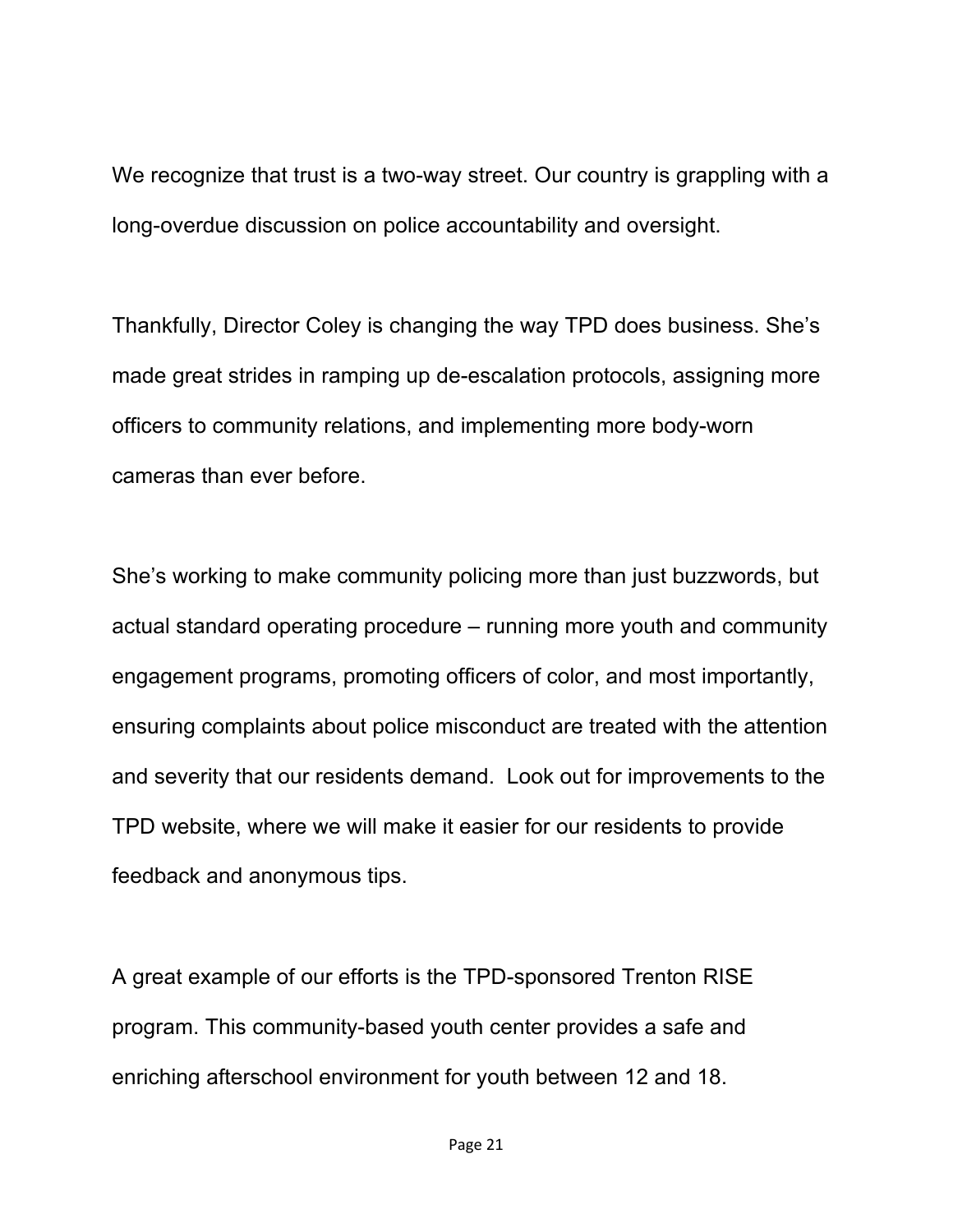These kids will have access to computer programming classes, skill development programs, and career and college advisement. They'll also have access to activities to relax and socialize safely, including fitness classes, book clubs, and more.

These young people will learn valuable, transferable skills that will serve them well in their future endeavors. Endeavors that are a welcome alternative to a life of crime that claims too many promising teenagers in this city.

We hope that the community can finally take full advantage of this resource soon. A few weeks ago, City Council approved our major renovation plans to add an upgraded computer lab, laundry facilities, and other new services.

To help break the cycle of crime that claims far too many of our families, we are working to provide a different path for those returning from incarceration. We started with a change in Trenton's employment policy to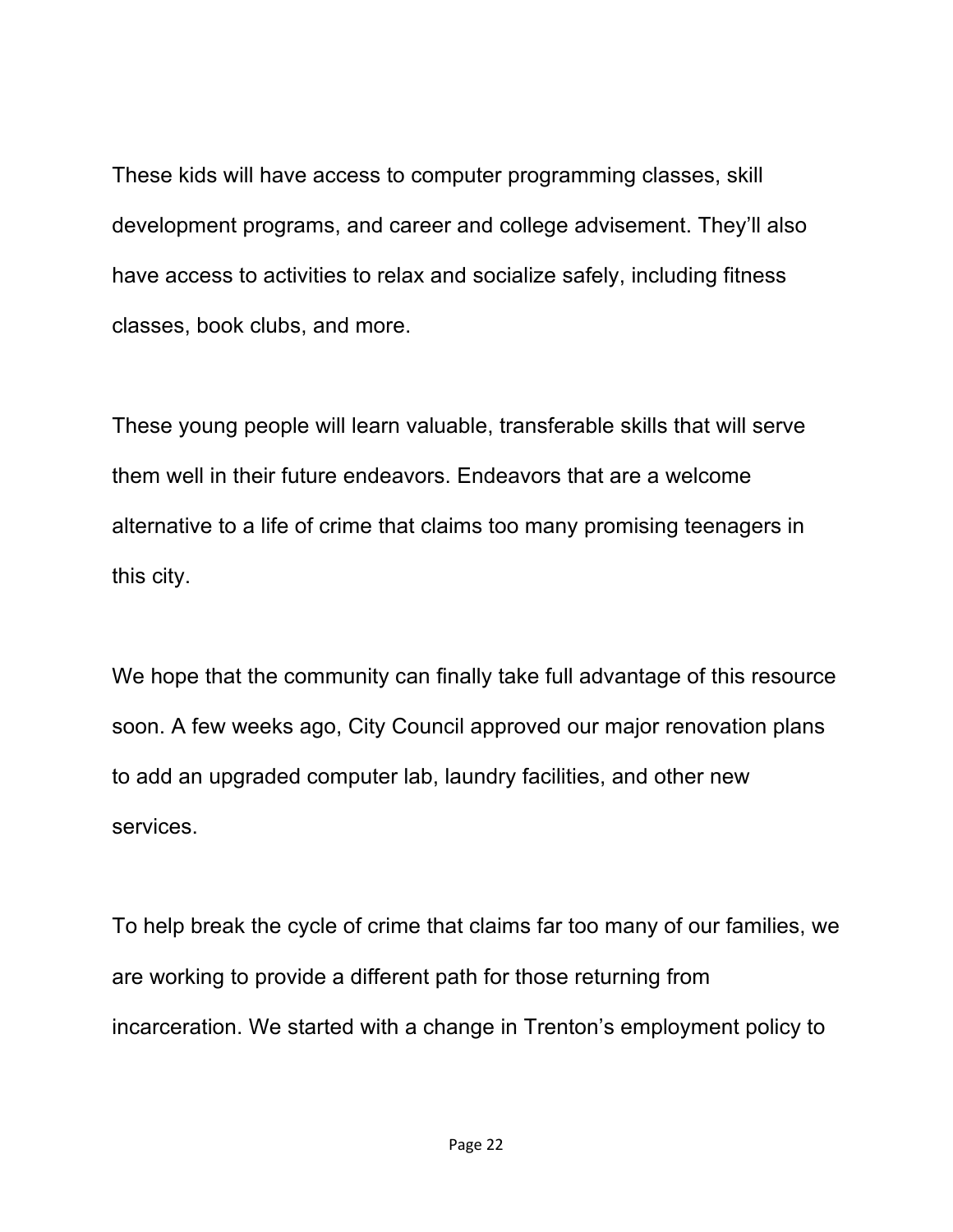assess job applicants on a case-by-case basis, rather than automatically disqualifying them for having a criminal record in the last seven years.

Just a few weeks ago, we stood in front of City Hall to celebrate the launch of our Office of Returning Citizens, which is already helping those who were once incarcerated find employment, professional training, and housing.

So far, eight formerly incarcerated individuals have already found employment through the program, with more than 60 additional applicants currently being considered. And we just had our first job fair that featured multiple "second chance" employers from in and around Trenton.

It's been inspiring to hear success stories from folks like Dontae Thomas, who turned his life around and now runs a city fitness program. Or Mack "Baller" Murray, who applied for municipal employment during three previous administrations, but because of his criminal record, could not get a job with the City. He finally got a job with our Public Works Department in August.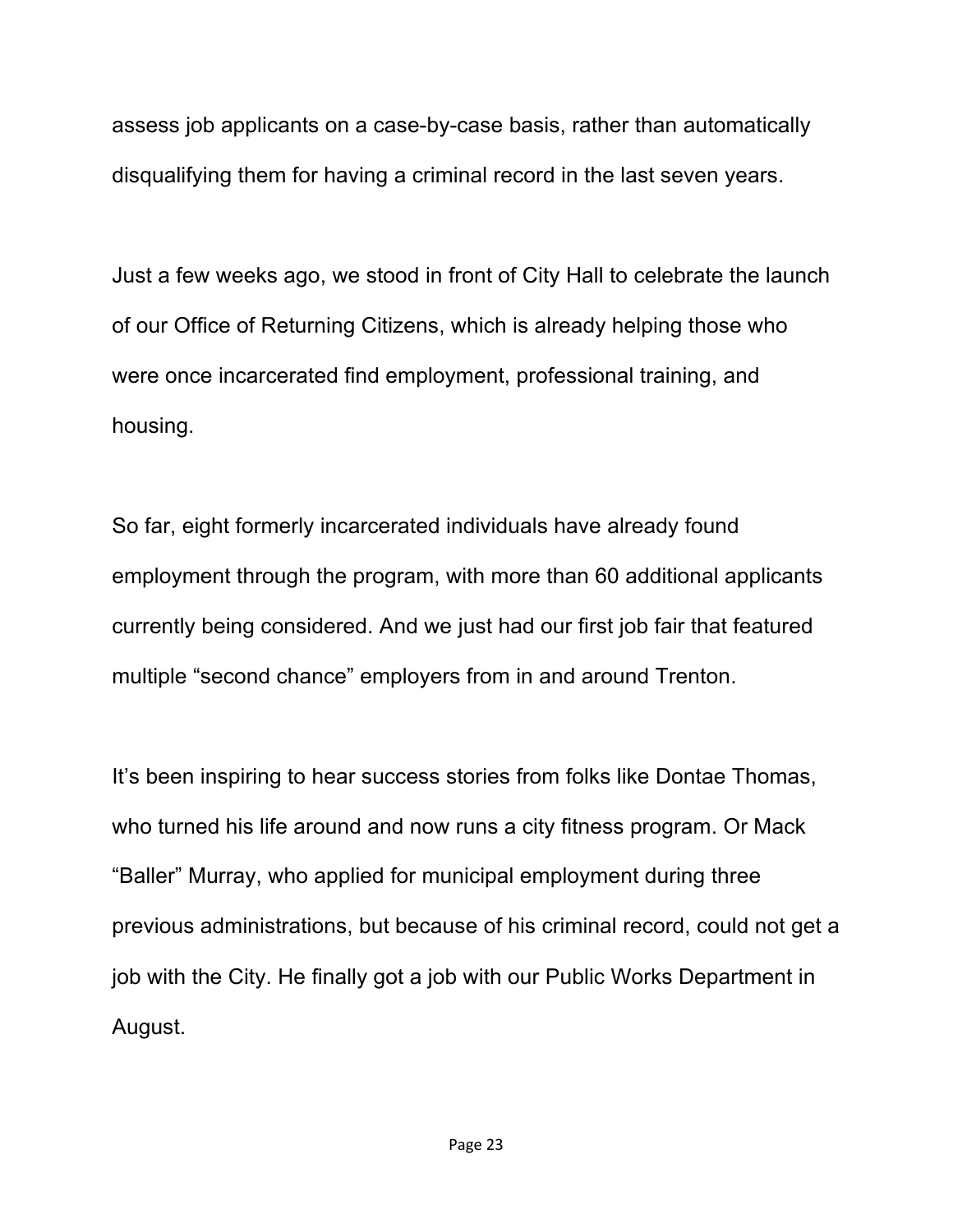I want to thank Tracy Syphax, Perry Shaw, Reverend John Taylor, Stacy Heading and the rest of our Reentry Committee for their amazing assistance.

This has been one of the most challenging years in Trenton's history. But my administration and the dedicated residents in our neighborhoods and church groups throughout our great city have met that challenge. 2020 for the City of Trenton is a story about resilience - it's a story about how we will endure and overcome COVID-19. It's a story about how we nourish our growing business community and transform abandoned properties into new homes for Trenton residents. It's about making a water utility that is becoming an example for others to follow. It's about inspiring cooperation between the police and the community they serve.

We talk about Trenton in exceptional terms because the city is exceptional. Its people, who make up some of the most diverse communities in the country, have come together for a common purpose.

• The business owners who are still up and running due to COVID-19 relief.